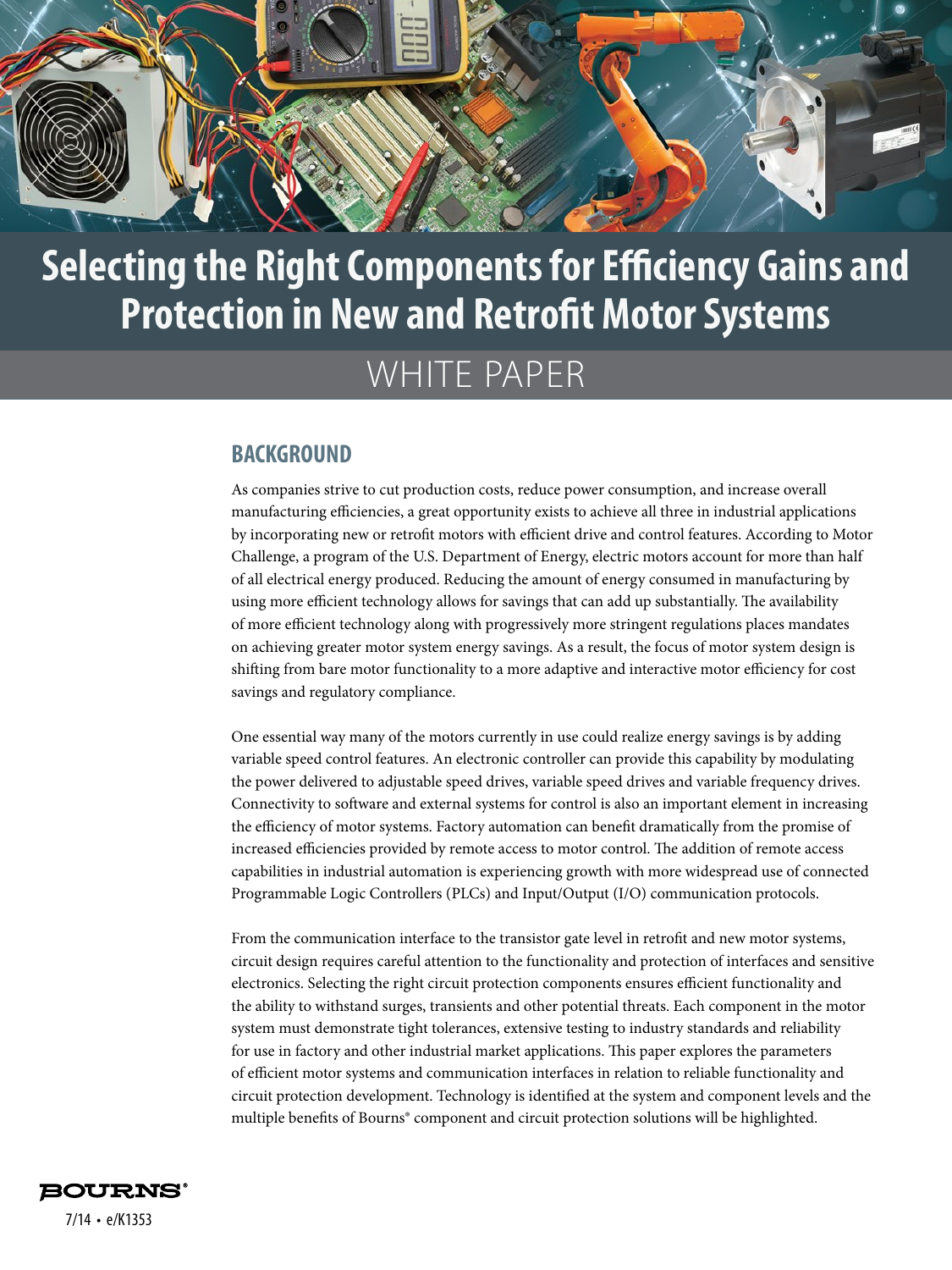

## WHITE PAPER

#### **INTRODUCTION TO EFFICIENT MOTOR SYSTEMS**

In addition to energy efficiency, factories strive to maximize uptime, productivity and the reliability of the plant. Downtime is costly, so motor health diagnostics, system monitoring and circuit protection are important aspects of overall application requirements. Ethernet and other I/O interfaces provide ease in retrieving and displaying such information on remote terminals, which also can send commands back to control the motors and interfaces in the system. These I/O connections can provide valuable information about components that assist in preventive maintenance, help to make decisions about replacement of aging or deteriorating parts, and provide diagnostic capabilities on the connections throughout a facility.

Efficient motor system designs must take into account requirements for safety and reliability, energy, environment and package size reduction. Surge and circuit protection are key in protecting sensitive circuits so developers must perform UL, surge and reliability tests to compliance standards. Energy requirements are addressed with efficient power management consisting of customized magnetics and trimmers, energy efficient shunts and low conductive in-circuit current protection. Current sense is also an important aspect of energy requirements because it is essential in monitoring input and achieving the optimal power consumption in a variety of settings.

Original Equipment Manufacturers (OEMs) increasingly seek single-source solutions that provide all necessary system components such as motors, drives, controls, smart motors, bearings and gears. Bourns provides the convenience of a one-stop supplier resource for circuit protection, control, power and resistive products. An optimal circuit design provides efficient functionality, protection for the motor system interfaces, increased system reliability and can reduce the footprint and Bill of Materials (BOM). Solutions should take advantage of component technology advancements to maximize performance and aid in miniaturization of the system while decreasing the power output.

A block diagram of a motor system is shown in figure 1. A wide range of technologies such as circuit protection, current sense, resistive and Human-to-Machine Interface (HMI) products used in multiple industries are employed throughout the motor system.

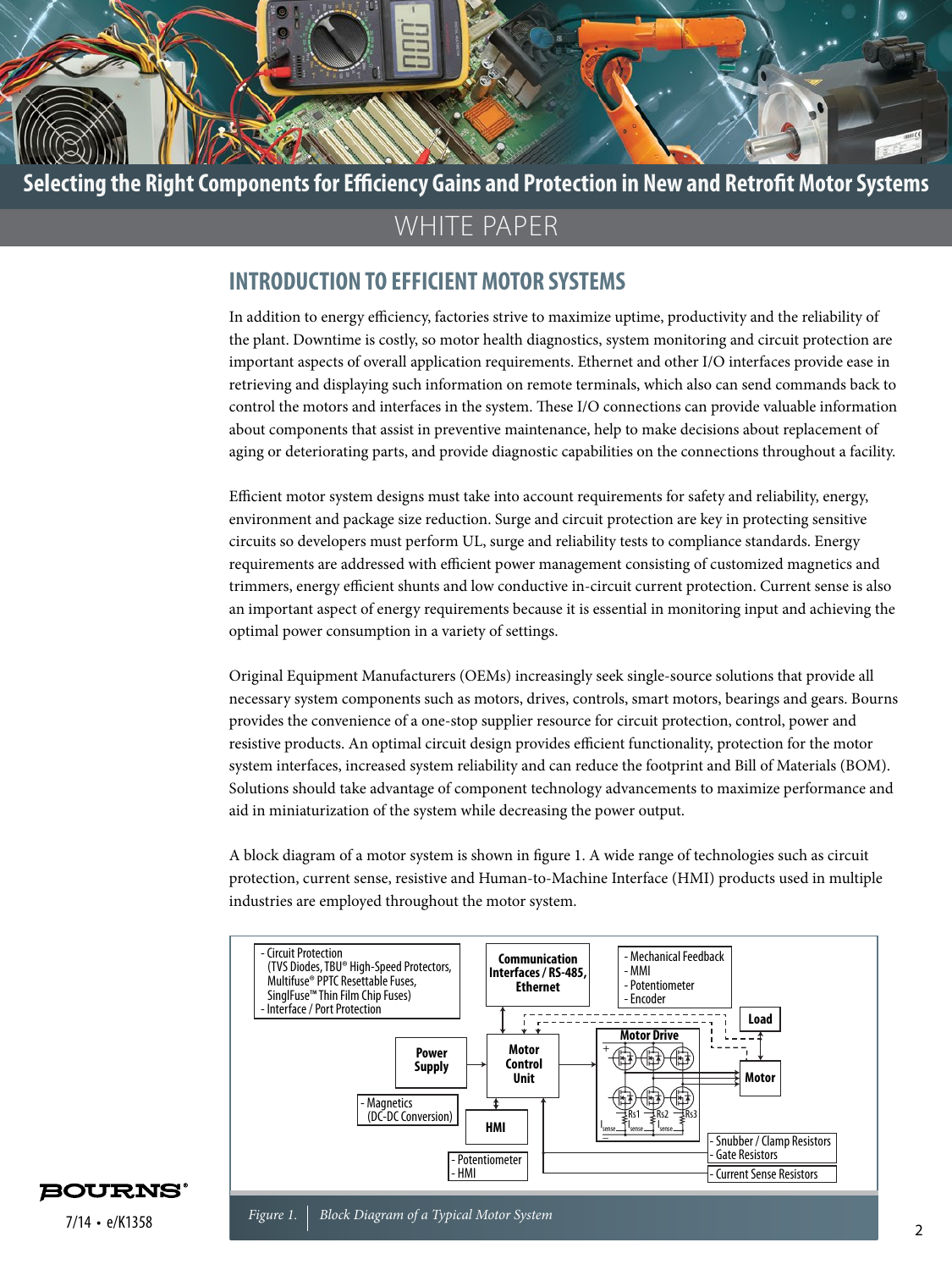

#### WHITE PAPER

#### **MAXIMIZING MOTOR SYSTEM FUNCTIONALITY**

When designing and protecting an efficient motor system, the portfolio of components must meet important system metrics such as maximizing power handling with minimal power dissipation at lower operating temperatures.

#### **Connectivity and Communication**

With the growth and availability of PLCs, compact networking electronics and the Internet, networked two-way communication is now widespread. PLC and I/O modules are tied closely to new machinery using popular communication ports including RS-485, CANbus and Ethernet. Remote monitoring and control with real-time information, commands and feedback are possible. This processing technology, paired with connectivity and communication, are driving capabilities for self-diagnostics, self-tuning, modern control processing optimization and simpler deployment. Regardless of the type of connection, there are several considerations necessary to ensuring the success of the application. There is potential for human error and for faults such as short circuits, miswiring, surges and transients, so circuit protection and interface protection are paramount in the design. Bourns has developed useful single-page PortNote® Solutions that illustrate protection solutions for each of the ports mentioned.

#### **Current Sense, Control and Measurement**

Bourns offers a broad selection of reliable resistive components designed to meet performance demands in the motor drive and motor control unit blocks. Snubber and clamp resistors meet the needs for Resistor-Capacitor (RC) filters, and gate resistors are optimal solutions for Insulated-Gate Bipolar Transistor (IGBT) drives and modules. Bourns® open air shunt or metal strip SMD current sense resistors meet numerous performance metrics such as low resistance to minimize power losses; low inductance because of high di/dt; tight tolerance on initial value; and low Temperature Coefficient of Resistance (TCR) for accuracy. Since all materials undergo a unique resistivity change with a temperature change, a high peak power rating is required to handle short duration high current pulses and these components feature a high temperature rating for reliability.

Current sense resistors in the motor drive perform current measurement, provide feedback, and also protect Insulated-Gate Bipolar Transistor (IGBT) and Metal-Oxide-Semiconductor Field-Effect Transistor (MOSFET) circuits. Bourns® current sense resistors suit these requirements due to their compact size, high power, large load capability and minimal surface temperature, contributing to the overall efficiency of motor drives. For example, the low TCR and minimal surface temperature of the Bourns® Model CRA Series resistor translates to excellent power capability. In particular, the Bourns® Model CRA2512 power resistor offers excellent performance and higher power handling properties compared to similar components, as illustrated in figure 2.

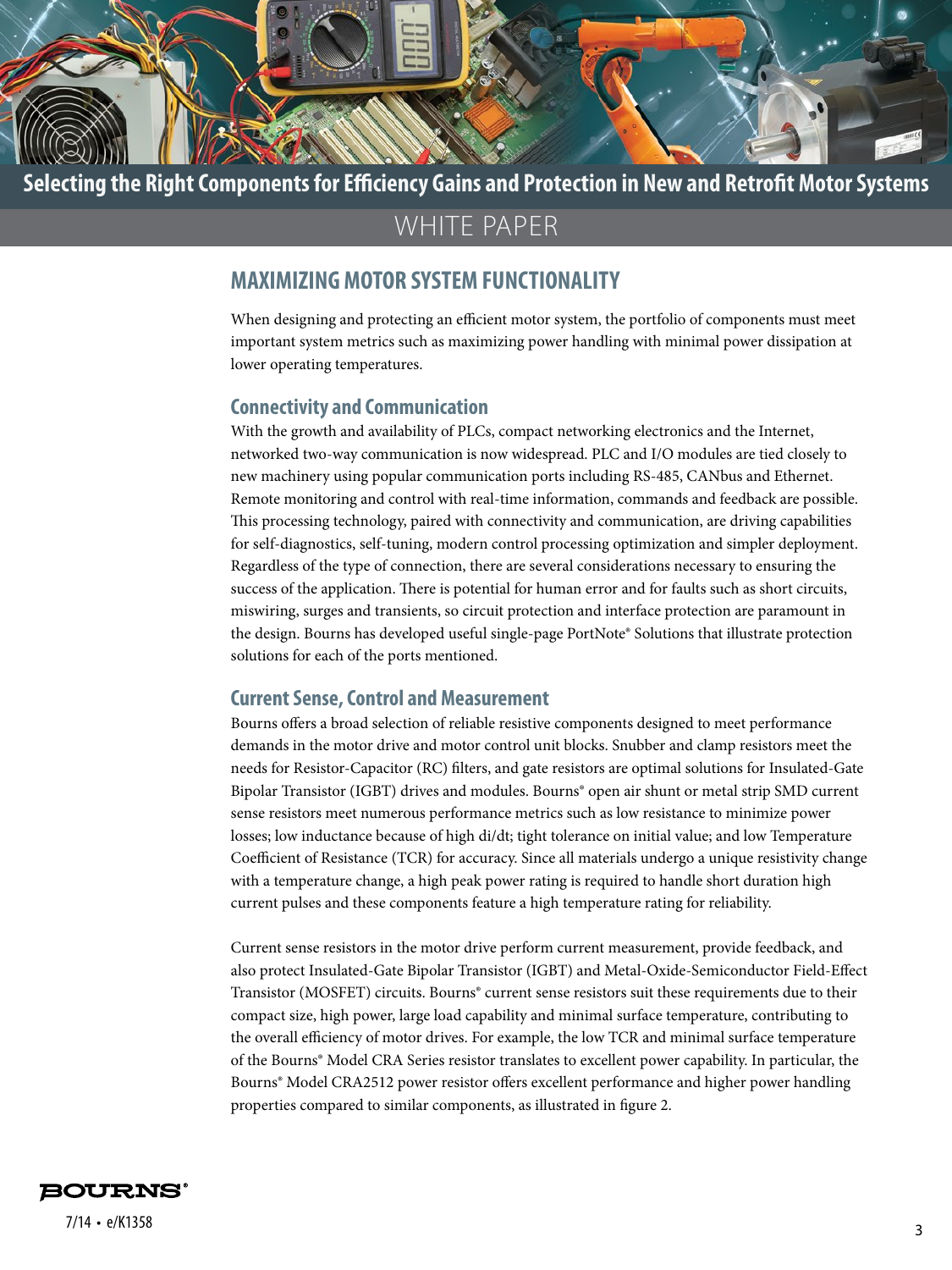

#### WHITE PAPER

#### **MAXIMIZING MOTOR SYSTEM FUNCTIONALITY** *(Continued)*

## **Current Sense, Control and Measurement** *(Continued)*



Implementing the Bourns® Model CRA2512 power resistor is also an example of how this component can help improve reliability, efficiency and cost-effectiveness in motor design. Because of its high power handling capability, in many cases a single, compact Bourns® Model CRA2512 power resistor can be used instead of the common pair of parallel resistors. Selecting this resistor helps OEMs achieve a compact design and minimal parts count, both of which can be essential factors in many applications. Additionally, the Bourns® Model CRA2512 resistor helps maintain reliability of the system since it is less susceptible to overheating.

Furthermore, input functionality is achieved via Bourns' wide range of Machine-to-Machine Interface (MMI) position feedback sensors which are ideal for providing input from the motor and load to the motor control unit. Contacting and non-contacting technologies are available with analog and digital output options to ensure compatibility with the processor interface. Since deployments vary and many times units must operate in a wide range of environmental conditions, it may be necessary to use rugged components to maintain high reliability in harsh environments or otherwise customize the part to meet specialized requirements. For more rugged applications, the Bourns® rotary position sensors are designed to deliver reliability, repeatability and precision in challenging conditions.



<sup>4</sup> 7/14 • e/K1358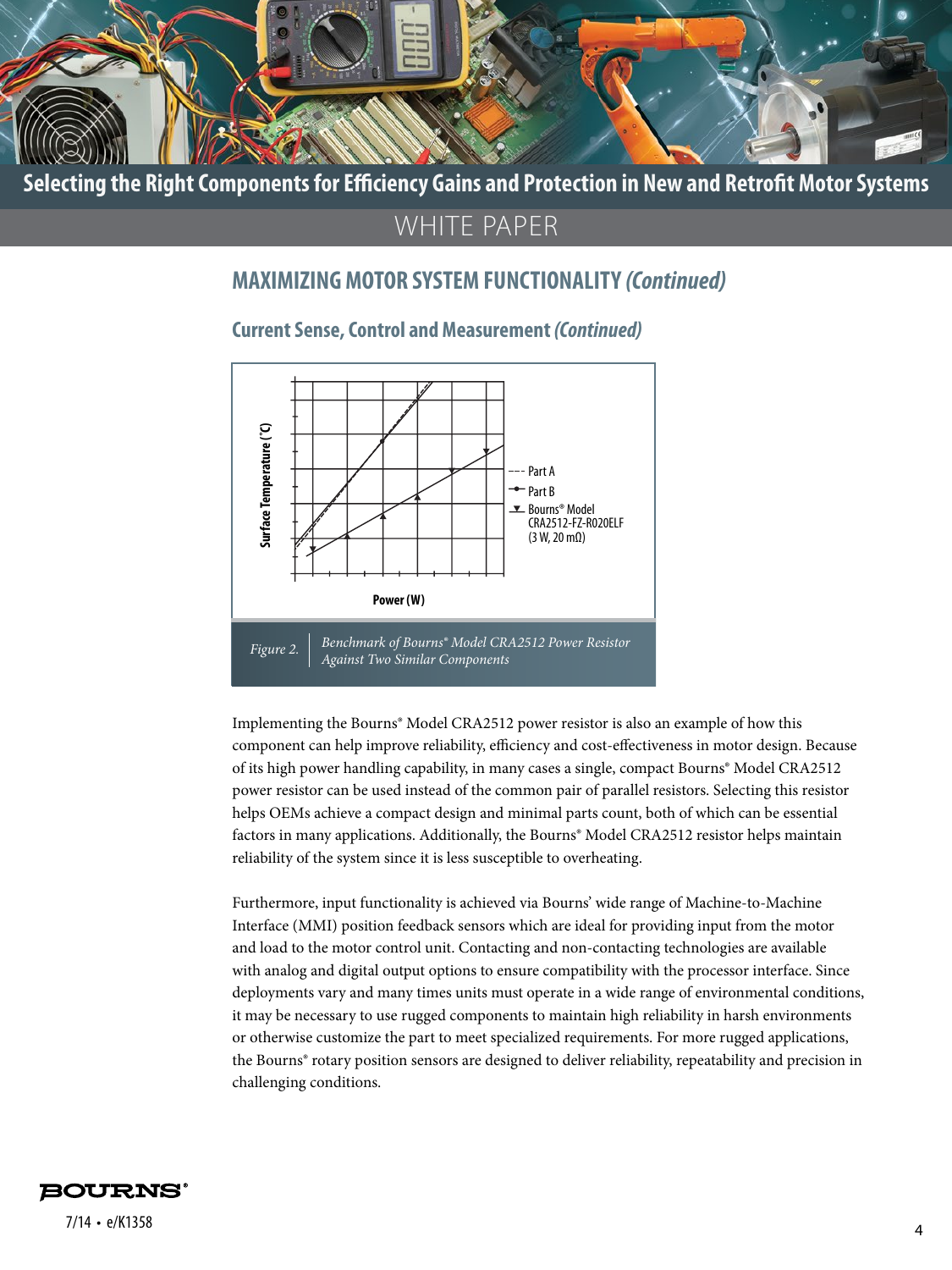

## WHITE PAPER

## **MAXIMIZING MOTOR SYSTEM FUNCTIONALITY** *(Continued)*

#### **Power**

Power supply efficiency is crucial in any motor system. Rectification and conversion at the power supply are major considerations in motor drive design, and Bourns offers several options for each. Bridge rectifiers are available from 200 - 800 V in the 800 mA to 1 A current range. Higher current requirements of 1 - 3 A can be met with Schottky diodes, though the voltage range is lower at 20 - 100 V. Finally, if a high voltage and fast response are needed, then Bourns has rectifier diodes that feature high voltages of 50 - 1000 V, current ratings of 1 - 3 A, and fast response. Inductors are used at the power supply and perform DC-DC conversion. Shielded and unshielded packages are available in a wide range of shapes, sizes, inductances and current ranges, as shown in table 1.

| Table 1.<br>Bourns Offers a Wide Variety of Shapes and Sizes for Shielded and Unshielded Inductors |                 |              |                        |                          |                                                        |                |
|----------------------------------------------------------------------------------------------------|-----------------|--------------|------------------------|--------------------------|--------------------------------------------------------|----------------|
| <b>Family</b>                                                                                      | <b>Shielded</b> | <b>Shape</b> | <b>Inductance (µH)</b> | <b>Rated Current (A)</b> | Size (mm)                                              | <b>Options</b> |
| SDR                                                                                                | No              | Square       | $1 - 10,000$           | $0.8 - 7$                | $5.8 - 12.7$ (L) x 4.5 - 12.7 (W)<br>$x 2.2 - 4.8$ (H) | $\overline{7}$ |
| SDR                                                                                                | No              | Oval         | $1 - 10,000$           | $0.07 - 16$              | 6.6 - 22 (L) x 4.5 - 15 (W) x<br>$4.5 - 7(H)$          | $\overline{4}$ |
| <b>SDR</b>                                                                                         | No              | Round        | $1 - 15.000$           | $0.06 - 9.5$             | $3 - 13$ (OD) x 2.5 - 7 (H)                            | 8              |
| <b>SRR</b>                                                                                         | Yes             | Square       | $0.47 - 15,000$        | $0.07 - 20$              | $3.8 - 12.7$ (SQ) x 1.2 - 8.5 (H)                      | 21             |
| <b>SRR</b>                                                                                         | Yes             | Oval         | $1 - 3.300$            | $0.1 - 4.5$              | $10.5 - 18.3$ (L) x 8 - 14 (W) x<br>$3 - 6.8$ (H)      | 4              |
| SRU                                                                                                | Yes             | Octagonal    | $0.8 - 1.000$          | $0.15 - 8$               | $2.8 - 10(50) \times 0.9 - 4.8(H)$                     | 23             |



<sup>5</sup> 7/14 • e/K1358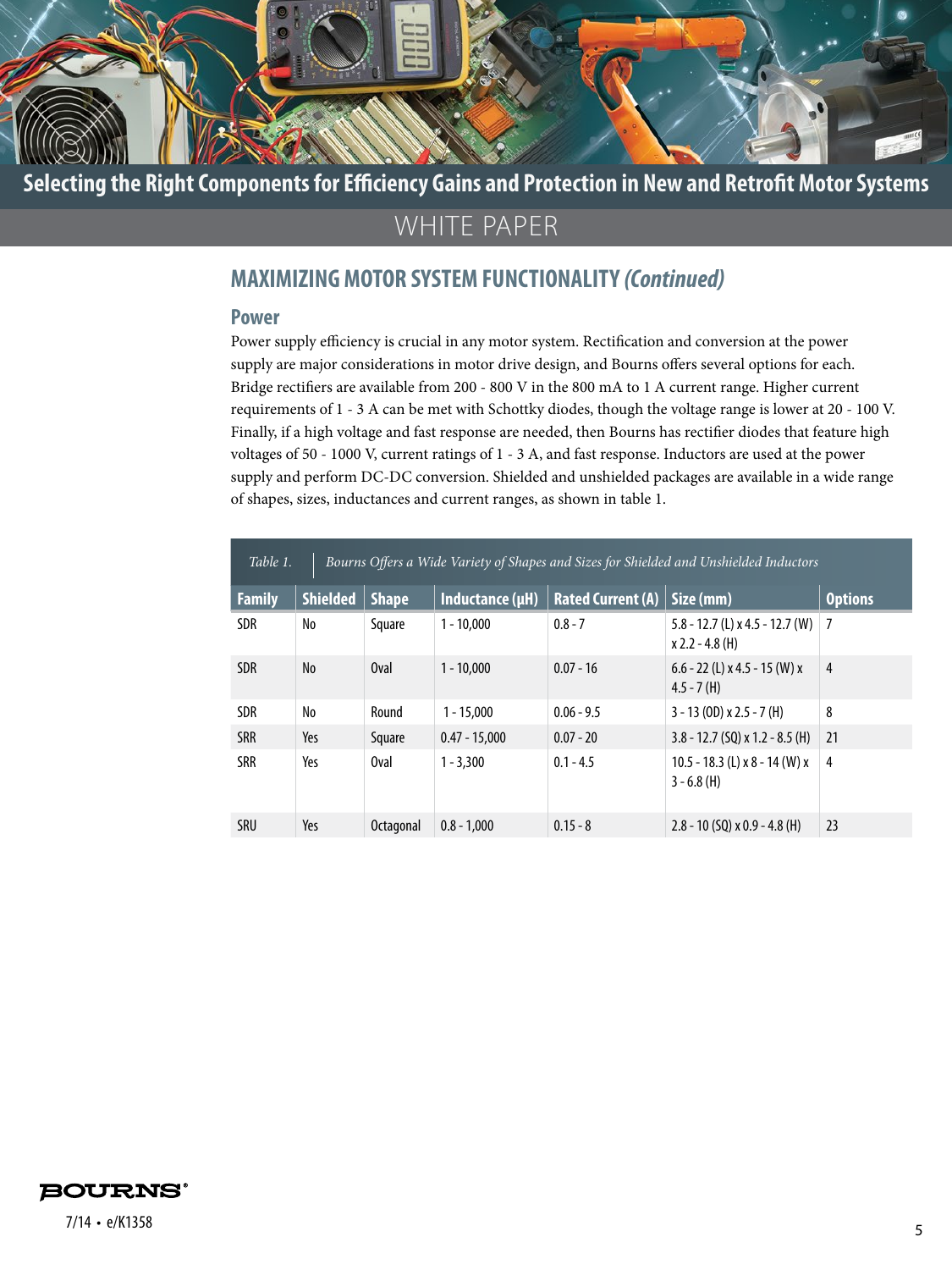

#### WHITE PAPER

#### **OVERCURRENT AND OVERVOLTAGE PROTECTION**

Power supplies must be protected from overcurrent and overvoltage conditions. Depending upon the specific application, Bourns offers designers a variety of component solutions. A Bourns® Multifuse® Polymer Positive Temperature Coefficient (PPTC) resettable fuse is a thermistor that reacts to an increase in current with a dramatic change in resistance to create an open circuit. Following a surge or other overcurrent events, the PPTC resettable fuse can return to close to its original value. This resettable overcurrent protection is available in several families to provide support from 50 mA up to 14 A. The Bourns® Model MF-RM Series of Multifuse® resettable fuses rated to 240 V at currents of 1 - 7 A, is a good choice for motor drives. If reset capability is not required, then the Bourns® SinglFuse™ thin film chip fuse is an option. This single-use thin film chip fuse heats up during a surge event and converts to an open circuit once the temperature of the element exceeds its melting point. A fast acting or slow blow fuse can be chosen over the current range of 500 mA - 7 A.

Furthermore, the Bourns® TBU® High-Speed Protector (HSP) is a silicon-based device series that reacts to an overcurrent situation by restricting current flow to less than 1 mA while blocking voltage simultaneously. One advantage of this resettable device is its quick reaction time of less than 1 usec. All three types of components share benefits such as compact size, usage in a variety of applications and the ability to protect against overcurrent conditions that otherwise could damage the sensitive electronics in the system.

Overvoltage protection at the power supply interface is provided by a wide range of clamping or series configuration components. Power Transient Voltage Suppression (PTVS) diodes are diodes that operate by moving rapidly from high impedance to a non-linear resistance characteristic that clamps surge voltages over the current range of 3 - 15 kA. Lines other than power can use a TVS diode in the same way. The Bourns® Model CDSOT23, CDSOT236, and CDSOD323 series TVS diodes are recommended for use in motor drive circuits. Metal oxide varistors (MOVs) are voltage dependent resistors whose current predominantly increases exponentially with increasing voltage. In clamping surges, the MOV absorbs a substantial amount of the surge energy in a compact 7 - 20 mm package.

Lastly, Gas Discharge Tubes (GDTs) are high impedance devices that create a short circuit under surge conditions and return to a high impedance state after the surge. The Bourns® Models 2061 and 2063 GDTs are ideal for high currents of 40 - 60 kA. The Bourns® Model 2097 High Voltage GDT operates up to 20 kA at high voltages over 1 kV. For voltages over 2.4 kV and current up to 5 kA, the Bourns® Model SA2 HV GDT is an optimal choice. Bourns® components are designed to provide effective overvoltage protection to withstand harmful voltage levels.